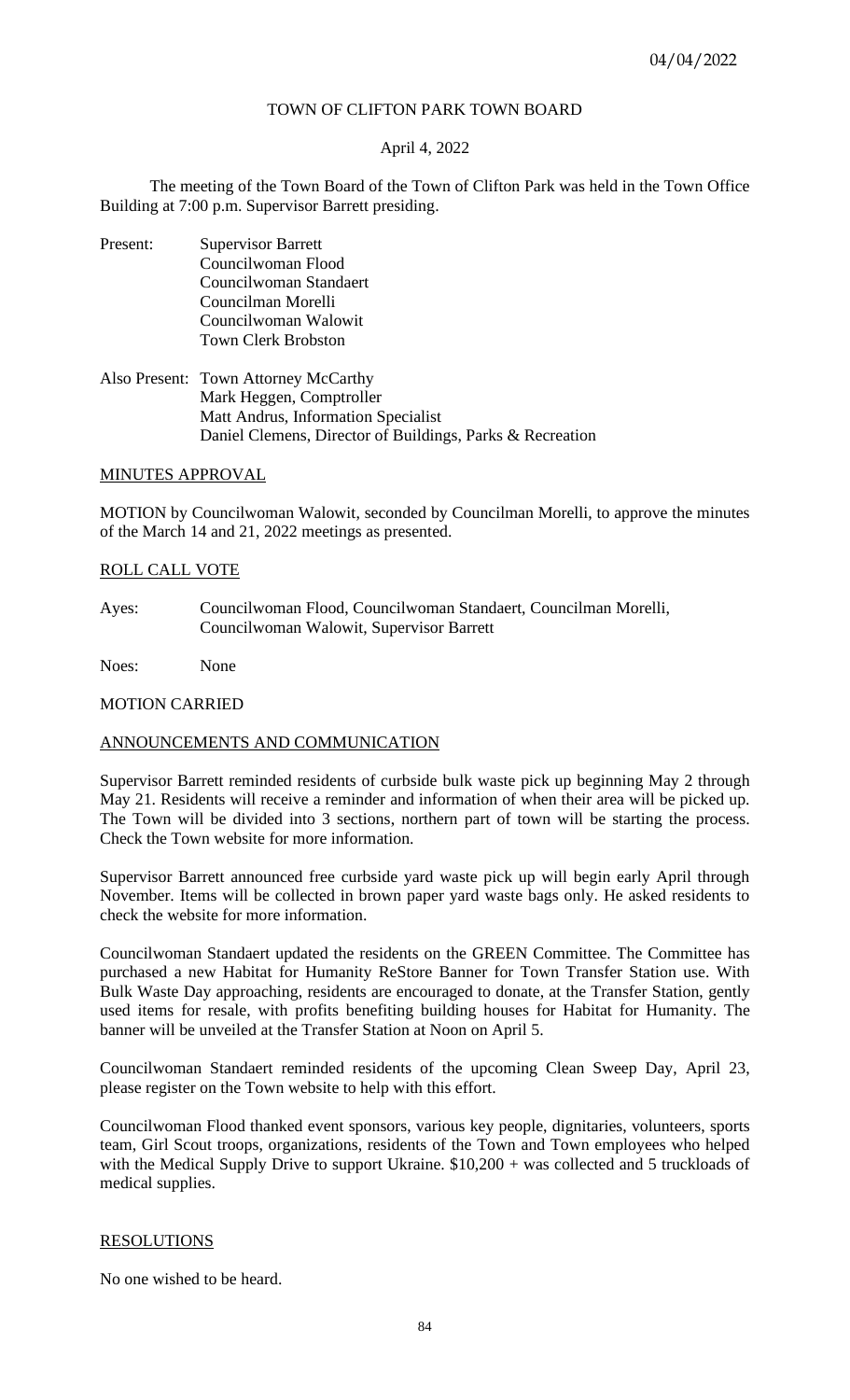Resolution No. 87 of 2022, a resolution authorizing repairs to the Adventure Challenge Course at Collins Park.

Introduced by Councilwoman Standaert, who moved its adoption, seconded by Councilwoman Flood.

WHEREAS, the Town's Adventure Challenge Course offers a unique aerial obstacle course consisting of tree climbing, ziplines, swing ropes and related challenges for summer recreation at Collins Park, and

WHEREAS, Project Adventure, Beverly, Massachusetts, offers proprietary design, testing, and inspection services to ensure compliance with industry standards for safety and reliability of challenge course elements throughout the Northeast, and has performed safety testing on behalf of the Town for compliance with industry standards, and

WHEREAS, Project Adventure completed the most recent safety inspection of the course in the fall of 2021, which demonstrated needed repairs and upgrades to several of the existing course elements, and

WHEREAS, Project Adventure has submitted a quote for the repairs necessary for the course elements, in the amount of \$12,035.98, for the planning, design, engineering and implementation of repairs necessary to bring the course up to date for the new season, and

WHEREAS, Myla Kramer, Director of Parks, Recreation and Community Affairs, recommends that the Town Board retain Project Adventure to complete the repairs to the course that have been identified by recent inspections, per the submitted quote; now, therefore, be it

RESOLVED, that the Supervisor is authorized to accept the quote of Project Adventure for the design, engineering and implementation of repairs and upgrades to the Town's Adventure Challenge Course, and be it further

RESOLVED, that Supervisor Barrett is authorized to execute documents attached, for the professional services done by Project Adventure, Boston, Massachusetts; and be it further

RESOLVED, that the Comptroller is authorized to transfer \$12,036 from Contingency to A-7621-200 (General Fund – Project Adventure – Equipment).

### ROLL CALL VOTE

Ayes: Councilwoman Flood, Councilwoman Standaert, Councilman Morelli, Councilwoman Walowit, Supervisor Barrett

Noes: None

### DECLARED ADOPTED

Nolan Yowell, head instructor of the Adventure Challenge Course, explained allot of the repairs are for routine upkeep. He noted several of the elements on the course have been operable over the past few years, but now updates will be required to pass inspection.

Resolution No. 88 of 2022, a resolution issuing a permit to serve alcoholic beverages, per the attached Special Alcohol Use Permit application.

Introduced by Councilwoman Standaert, who moved its adoption, seconded by Councilman Morelli.

WHEREAS, the following applicant has submitted a Special Alcohol Use Permit Request to the Office of Parks and Recreation, to be allowed to serve alcohol in the form of beer and wine for a gathering on the following date, with location as listed on the application: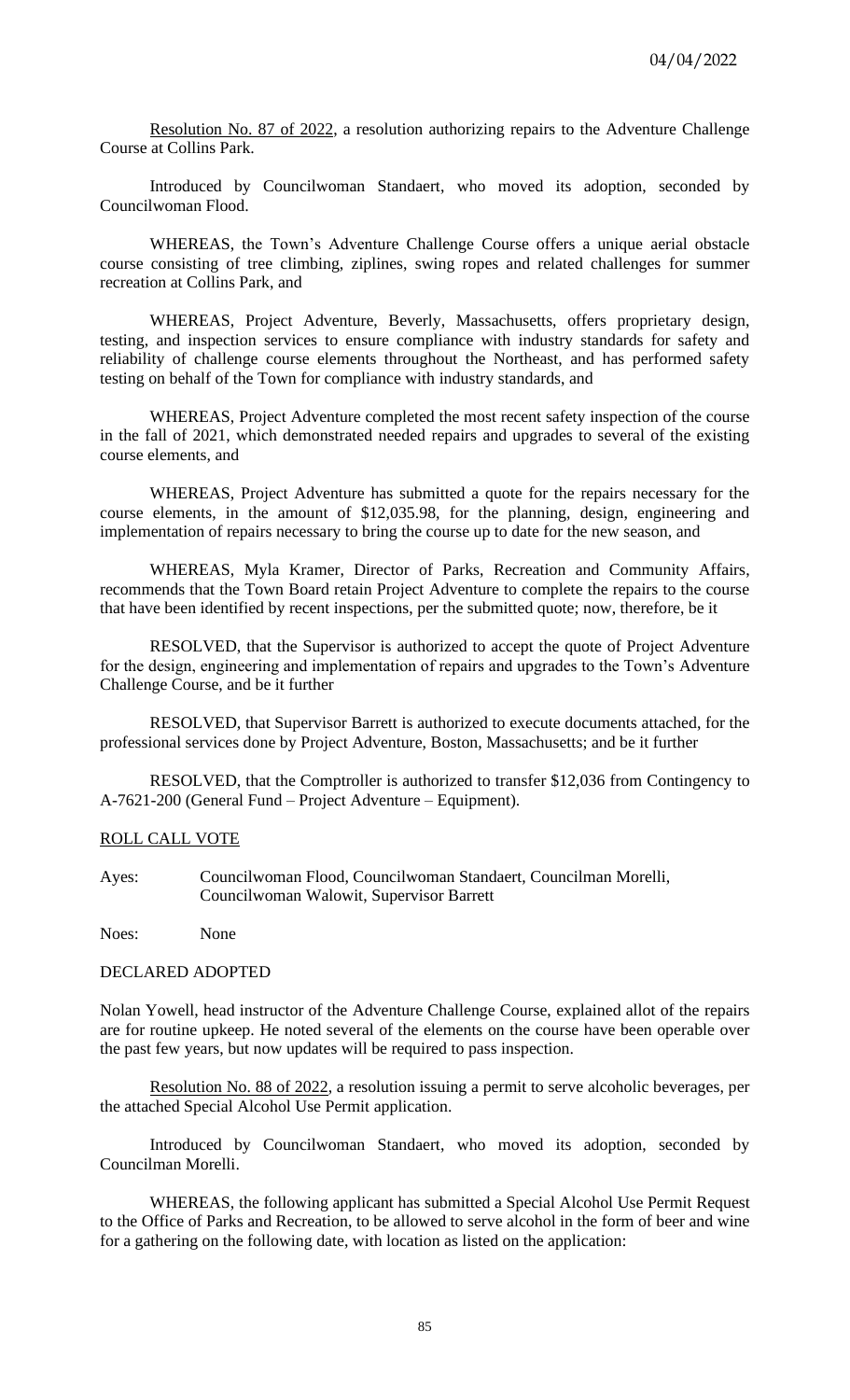Sarah Strouse, 85 Appletree Lane, CP, June 26, 2022, 11:00AM-5:00PM

; now, therefore, be it

RESOLVED, that the Town Board hereby authorizes the Special Alcohol Use Permit Request submitted by Sarah Strouse for a gathering as indicated.

#### ROLL CALL VOTE

Ayes: Councilwoman Flood, Councilwoman Standaert, Councilman Morelli, Councilwoman Walowit, Supervisor Barrett

Noes: None

#### DECLARED ADOPTED

Resolution No. 89 of 2022, a resolution hiring seasonal staff for the 2022 Summer Season for Barney Road, Country Knolls and Locust Lane Pools.

Introduced by Councilman Morelli, who moved its adoption, seconded by Councilwoman Standaert.

WHEREAS, the Town Board wishes to hire staff to maintain a safe environment at the town pools, as well as assist in the management of those pools and programs at Barney Road, Country Knolls and Locust Lane Pools, and

WHEREAS, Councilwomen Standaert and Walowit have recommended that the attached lists of individuals on Schedule A, be hired for the 2022 Summer Season, effective immediately as indicated; now, therefore, be it

RESOLVED, that the individuals attached shall be hired as pool staff for the Barney Road, Locust Lane and Country Knolls Pools for the 2022 season, to be paid at the rates as attached.

## ROLL CALL VOTE

Ayes: Councilwoman Flood, Councilwoman Standaert, Councilman Morelli, Councilwoman Walowit, Supervisor Barrett

Noes: None

#### DECLARED ADOPTED

Supervisor Barrett announced the Town is currently seeking additional lifeguards for the season. A WSI Class will be scheduled to attract more guards. The Town will be working with Saratoga County on a new training opportunity. Details to be released.

Resolution No. 90 of 2022, a resolution authorizing the Town Supervisor to sign an agreement with the Saratoga County Sheriff's Department for Specialized Law Enforcement Services.

Introduced by Councilwoman Standaert, who moved its adoption, seconded by Councilwoman Walowit.

WHEREAS, the Town of Clifton Park has found it to be effective and efficient to obtain law enforcement services within the Town through the Saratoga County Sheriff's Department, and

WHEREAS, the Town Board wishes to renew the existing agreement for specialized law enforcement services with the Saratoga County Sheriff's Department, per the attached agreement; now, therefore, be it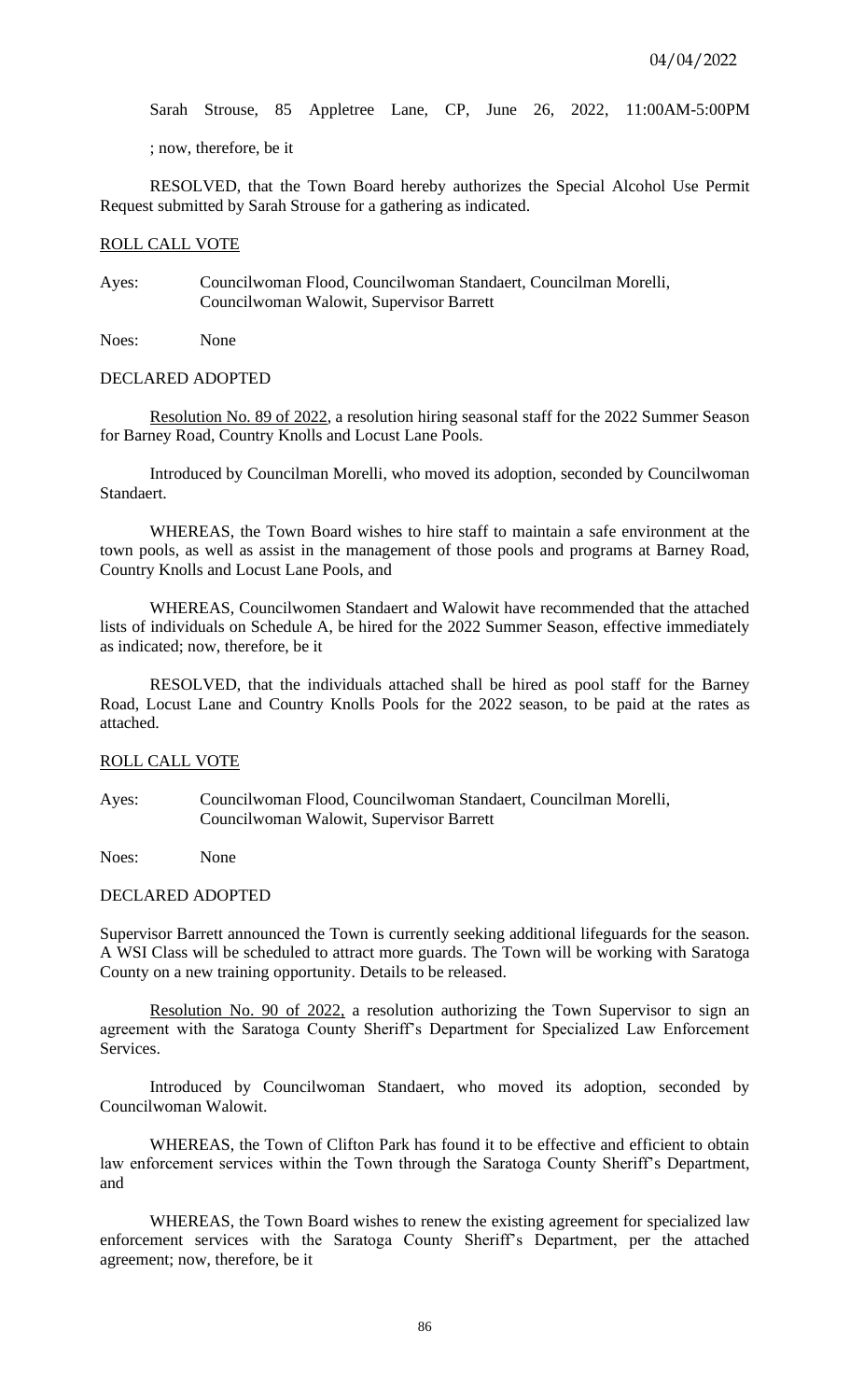RESOLVED, that the Supervisor is authorized to sign the attached agreement with the Saratoga County Sheriff's Department, whereby the Sheriff's Department shall provide specialized law enforcement services within the Town of Clifton Park for a one (1) year period from January 1, 2022, through December 31, 2022, for an amount not to exceed \$593,210.36, to be paid from A-3120-15 (General Fund-Security-Other Contractual).

#### ROLL CALL VOTE

Ayes: Councilwoman Flood, Councilwoman Standaert, Councilman Morelli, Councilwoman Walowit, Supervisor Barrett

Noes: None

#### DECLARED ADOPTED

Resolution No. 91 of 2022, a resolution authorizing an agreement with Paintcare for the collections and recycling of latex paint products at the Transfer Station.

Introduced by Councilwoman Standaert, who moved its adoption, seconded by Councilwoman Walowit.

WHEREAS, the Transfer Station provides and manages opportunities for the recycling of a wide variety of products, fluids, and materials, including electronics, metals, plastics, oil-based automotive products, and batteries, as well as garden and yard waste, bottle and cans, as well as textiles, and

WHEREAS, in December 2019, the State of New York adopted the Postconsumer Paint Collection Program, codified at Environmental Conservation Law 27-2021 et seq. and

WHEREAS, regulations implementing the program which establishes a comprehensive system for the safe collection and subsequent recycling of architectural paint sold in containers of 5 gallons or less, from consumers with leftover quantities have now been completed, and

WHEREAS, Paintcare, Inc., is a non-profit 501(c)(3) organization that represents paint producers, who are required to participate in the program, which is funded by user fees assessed on paint products at the point of initial sale, and

WHEREAS, the Town Board wishes to enter into an agreement with Paintcare to provide space and trained employees at the Transfer Station for the safe drop-off and collection of eligible architectural paint containers for recycling, and

WHEREAS, the program provides for the free drop-off of unused paint and varnish products, without cost to the Town, or to residents; now, therefore, be it

RESOLVED, that the Supervisor is authorized to sign the attached agreement with Paintcare, NY, pursuant to ECL27-2021.

#### ROLL CALL VOTE

Ayes: Councilwoman Flood, Councilwoman Standaert, Councilman Morelli, Councilwoman Walowit, Supervisor Barrett

Noes: None

# DECLARED ADOPTED

Supervisor Barrett explained New York State is the  $10<sup>th</sup>$  state to participate in this program. He stated this is a great opportunity for residents to dispose of their unwanted paints, etc. He stated you would no longer need to harden the paint to dispose of it. A large container for collection/drop-off will be provided and take place at the Transfer Station every Thursday, during normal hours. Collection will begin May 5. No permit fee would be required to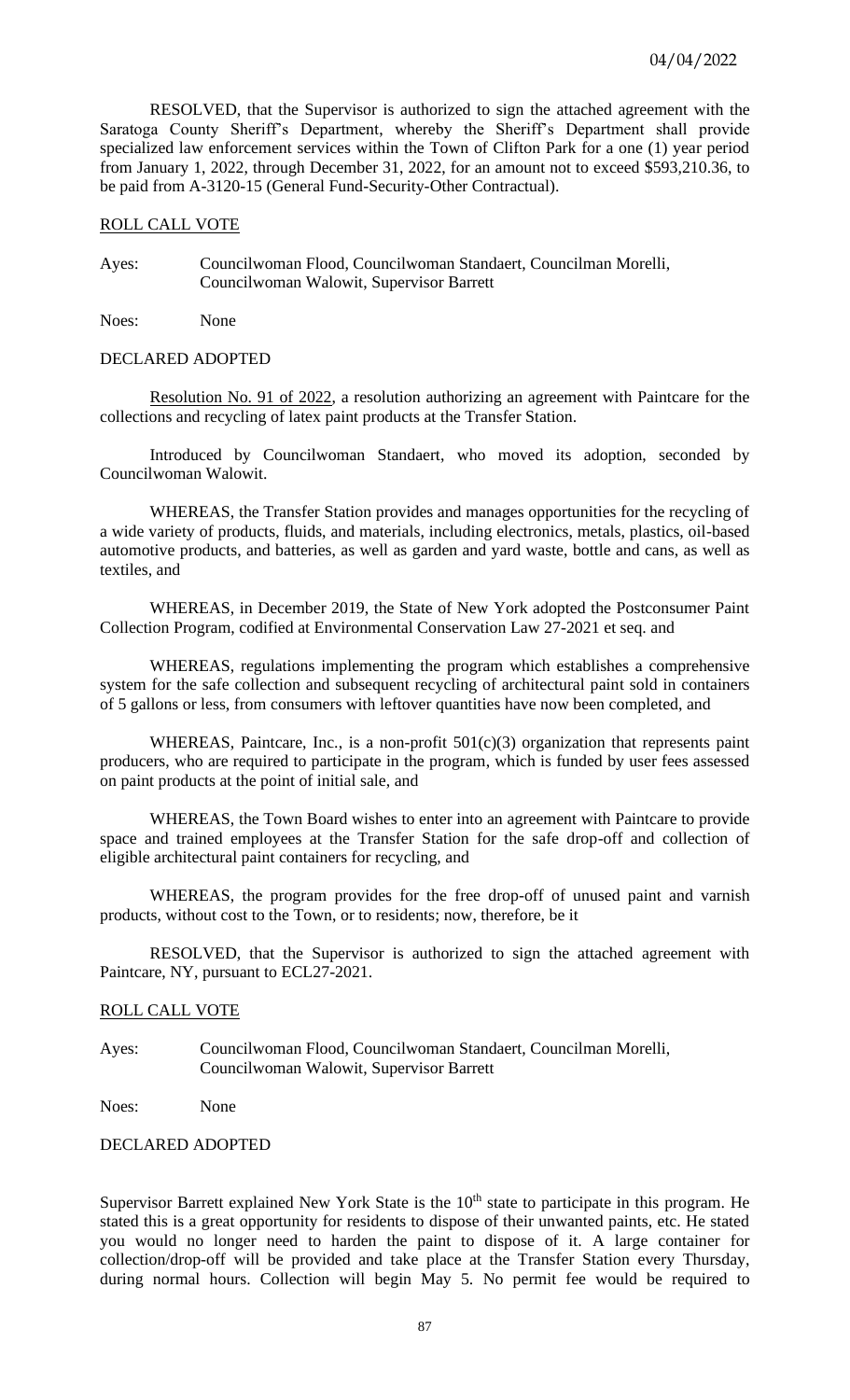participate. He stated their will be no cost to the resident. Please see the Town website for additional details.

Resolution No. 92 of 2022, a resolution authorizing the replacement of garage door panels and openers at the Transfer Station.

Introduced by Councilman Morelli, who moved its adoption, seconded by Councilwoman Walowit.

WHEREAS, Director of Parks, Recreation, and Maintenance Daniel Clemens, has solicited quotes for the repair or replacement of the overhead doors for the Transfer Station facilities, and

WHEREAS, Madsen Overhead Doors, Inc., 673 Route 203, Spencertown, NY, has submitted the lowest responsive quote for the replacement and repairs of the door components, in an amount not to exceed \$ 9,535; now, therefore, be it

RESOLVED, that Mr. Clemens is authorized to accept a quote from Madsen Overhead Doors, Inc. for an amount not to exceed \$9,535 to be paid from A-8160-200 (General Fund - B&G Transfer Station - Equipment), which will be transferred from A-8160-024 (General Fund – B&G Transfer Station – General Maintenance).

### ROLL CALL VOTE

Ayes: Councilwoman Flood, Councilwoman Standaert, Councilman Morelli, Councilwoman Walowit, Supervisor Barrett

Noes: None

## DECLARED ADOPTED

Resolution No. 93 of 2022, a resolution amending the rate of pay and authorizing the hiring of 2022 summer help for the Buildings and Grounds Department.

Introduced by Councilwoman Standaert, who moved its adoption, seconded by Councilwoman Flood.

WHEREAS, Resolution No. 56 of 2022, authorized the hiring of summer help in the Buildings and Grounds Department, and

WHEREAS, Daniel Clemens, Director of Buildings, Parks, and Recreation, recommends an increase in the rate of pay for seasonal positions to remain competitive with wages offered for other seasonal positions, and has therefore recommended that the individuals listed in Schedule A, be amended to the revised hourly rates and the individuals listed in Schedule B, be hired to fill additional seasonal positions as indicated; now, therefore, be it

RESOLVED, that those individuals listed in Schedules A - 2022 Seasonal Employees Revised Hourly Rates and Schedule  $B - 2022$  Seasonal Employees, be employed as seasonal workers for the Buildings and Grounds Department for 2022, to be paid as listed, effective immediately.

### ROLL CALL VOTE

Ayes: Councilwoman Flood, Councilwoman Standaert, Councilman Morelli, Councilwoman Walowit, Supervisor Barrett

Noes: None

## DECLARED ADOPTED

Resolution No. 94 of 2022, a resolution authorizing the sale of equipment declared surplus by the Town Board and authorizing departments to sell the surplus equipment at public auction.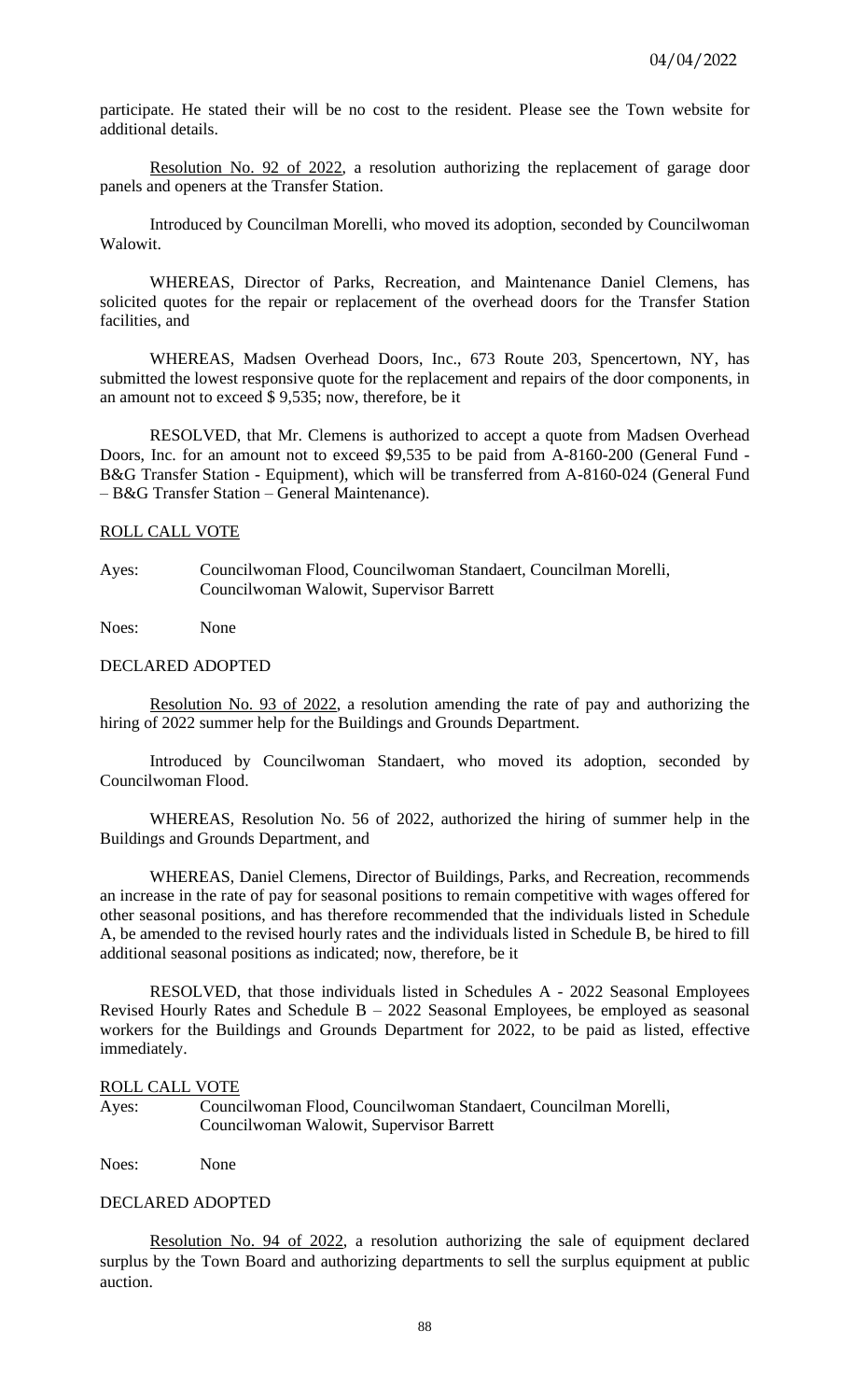Introduced by Councilwoman Flood, who moved its adoption, seconded Councilman Morelli.

WHEREAS, Daniel Clemens, Director of Buildings, Parks, & Recreation, has identified the items on the attached Schedule A, as surplus property, and

WHEREAS, based upon the recommendation of Mr. Clemens, the Town Board declares the six items, listed on Schedule A, as surplus; now, therefore, be it

RESOLVED, that the Town Board authorizes the Buildings & Grounds Department to sell the surplus equipment, as is, through an upcoming online public auction.

## ROLL CALL VOTE

Ayes: Councilwoman Flood, Councilwoman Standaert, Councilman Morelli, Councilwoman Walowit, Supervisor Barrett

Noes: None

## DECLARED ADOPTED

Resolution No. 95 of 2022, a resolution authorizing the purchase of brine spraying equipment for use by the Buildings and Grounds Department.

Introduced by Councilwoman Standaert, who moved its adoption, seconded by Councilwoman Flood.

WHEREAS, Daniel Clemens, Director of Buildings, Parks, and Recreation, has requested authorization to purchase new equipment for use by the Buildings and Grounds Department, and

WHEREAS, Mr. Clemens has recommended that the Town Board approve the purchase of (1) Turbo Turf sprayer and accessories from Turbo Technologies Inc., 1500 First Avenue, Beaver Falls, PA, as the lowest responsive quote, in an amount not to exceed \$4,315; now, therefore, be it

RESOLVED, that the Clifton Park Town Board hereby authorizes the purchase of the spraying equipment from Turbo Technologies, as described in the attached documents, at a total cost not to exceed \$4,315, to be paid from A-07629-200 (General Fund – Trails – Equipment).

# ROLL CALL VOTE

Ayes: Councilwoman Flood, Councilwoman Standaert, Councilman Morelli, Councilwoman Walowit, Supervisor Barrett

Noes: None

### DECLARED ADOPTED

Resolution No. 96 of 2022, a resolution to authorize the purchase of large screen TVs for use as monitors in the Wood Room, Conference Rooms, and Building and Planning Departments to improve viewing and markup of electronic records and presentations during plan reviews and board meetings.

Introduced by Councilwoman Standaert, who moved its adoption, seconded by Councilwoman Flood.

WHEREAS, Resolution No. 276 of 2021, pursuant to a recommendation by the Information Technology Advisory Committee, the Town Board accepted the proposal of Online Solutions, LLC for Citizenserve, its parcel management software to be used by various departments for building permits, planning and zoning board reviews and inspections, and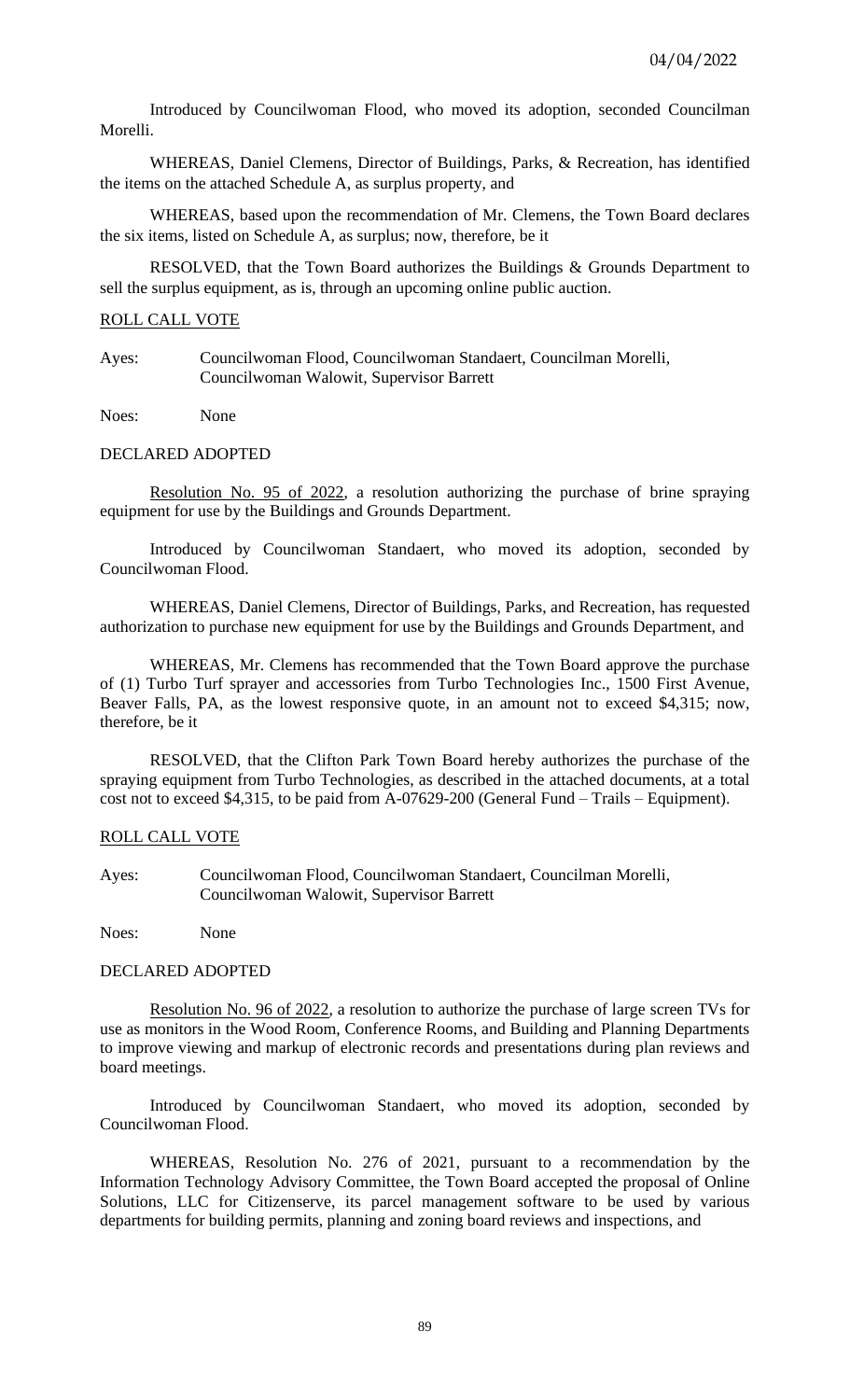WHEREAS, Citizenserve will be primarily used as a parcel management and review software as a service SAAS system, eventually reducing the amount of paper submitted and copied for Town reviews and applications, and

WHEREAS, Director of Building and Development Steve Myers, and Director of Planning John Scavo, wish to mount large monitors for the purposes of conducting reviews and presentations in the office and at Board meetings, and

WHEREAS, after consultation with ABS Solutions, vendors were contacted for pricing and availability of 55", 65" and 75" QLED TV/monitors with Best Buy showing lowest price and availability for the TVs as shown in Schedule A, at a cost not to exceed \$5,029.93, and

WHEREAS, review of comparable vendors, showed inadequate supplies or limitations upon quantity purchased at the lowest available prices; now, therefore, be it

RESOLVED, that the Town is authorized to purchase (4) 75" Vizio TVs, (2) 65" Vizio TVs, and (1) 55" Insignia TV, as listed the attached Schedule A, from Best Buy as the best value; and be it further

RESOLVED, that the Comptroller is authorized to transfer from contingency \$5,029.93 to A-1620-200 (General Fund – Town Hall Operations – Equipment).

#### ROLL CALL VOTE

Ayes: Councilwoman Flood, Councilwoman Standaert, Councilman Morelli, Councilwoman Walowit, Supervisor Barrett

Noes: None

## DECLARED ADOPTED

Resolution No. 97 of 2022, a resolution to authorize the purchase of Dell Laptops for Town Board Members under New York State Contract.

Introduced by Councilwoman Standaert, who moved its adoption, seconded by Councilwoman Flood.

WHEREAS, the Town has been updating its information technology and processes throughout Town Hall to improve access to information and applications for residents, employees, and officials, and

WHEREAS, the Town Board wishes to authorize the purchase and issuance of laptop computers to increase mobility and reduce the amount of paper copies necessary for the review and processing of Town business among Board Members, without the need for reliance on personal devices, and

WHEREAS, use of the laptops will result in a reduction of the amount of paper copies, and

WHEREAS, ABS Solutions, the Town's IT Consultant, has provided a quote for Dell Laptops, available under NYS Umbrella Contract PM20820, that will provide the Town Board Members and Town Clerk with secure email and document storage that will suit their needs; now, therefore, be it

RESOLVED, that the Town is authorized to purchase (6) Dell Workstation 5560 from State Contract PM20820, at a cost not to exceed \$16,596; and be it further

RESOLVED, that the Comptroller is authorized to transfer \$16,596 from A-914 (Unassigned Fund Balance) to A-1010-200 (General Fund – Town Board – Equipment).

## ROLL CALL VOTE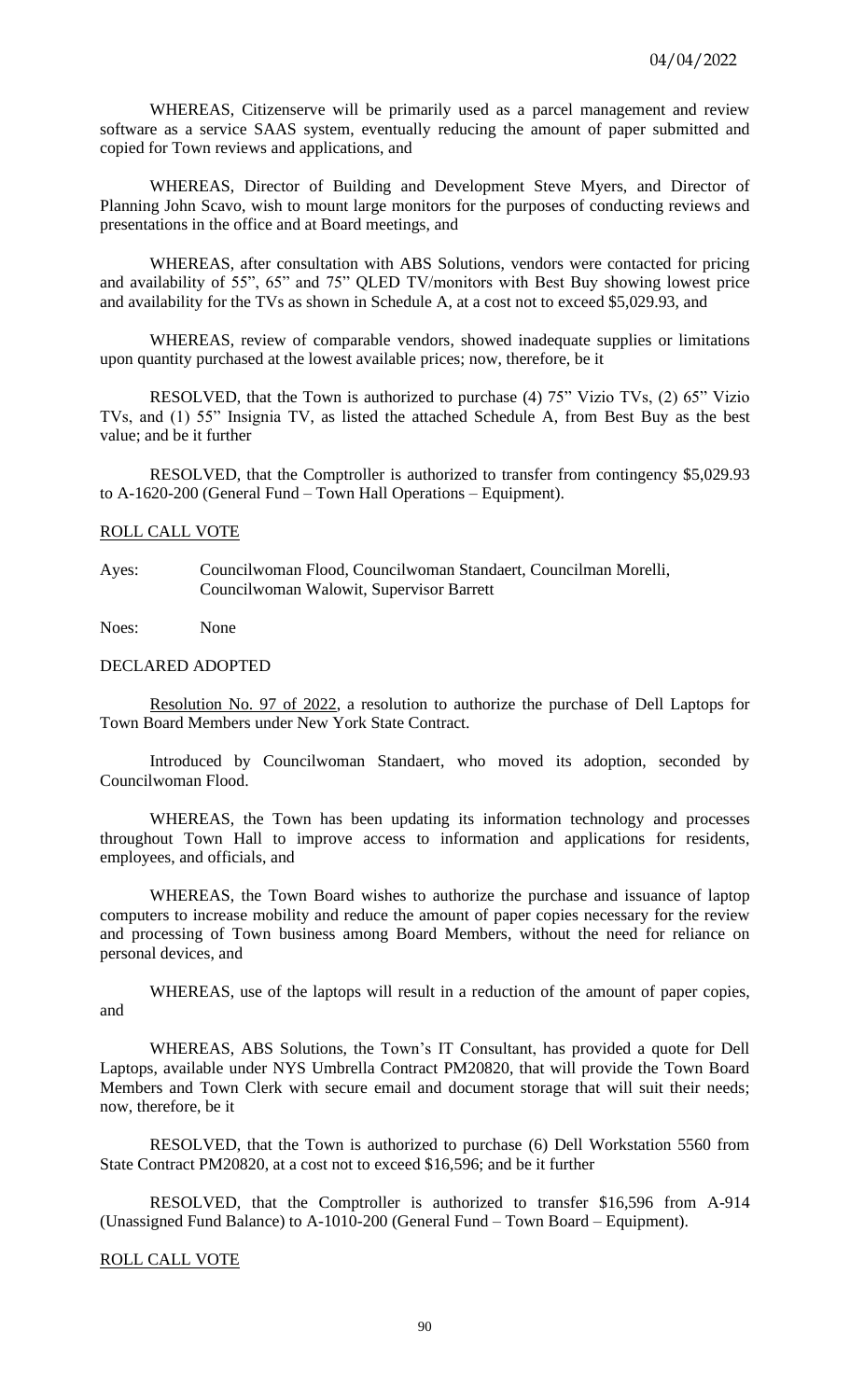Ayes: Councilwoman Flood, Councilwoman Standaert, Councilwoman Walowit,

Noes: Councilman Morelli, Supervisor Barrett

# DECLARED ADOPTED

Supervisor Barrett stated that he does not need a laptop. Supervisor questioned if there was another option that the cost was less?

Councilwoman Standaert explained Matt Andrus worked with ABS Solution on the pricing.

Matt Andrus, Information Specialist, stated the option is the standard and the Town would want full capabilities and technology as a personal computer. This would also allow Town employees to work closely with the same programs as Town Board.

Councilwoman Standaert stated it is important to reduce Town business on personal devices for transparency and accountability. She explained it would be helpful when communicating with Town employees to have the same capabilities. Having the laptops would increase the Town Board/Town Clerk accessibility to Town residents. Paper copies would be reduced significantly.

Councilman Morelli thanked the IT Committee for their efforts and investments throughout Town Hall. However, he thinks laptops are excessive and not needed at this time.

Councilwoman Flood stated she does not have a device to work on for Town business and felt the cost of the laptops are reasonably priced.

Mr. Andrus also commented that the recommendation for the laptops came out of the Citizenserve subcommittee. Currently, the Planning Board has laptops for Town use.

Resolution No. 98 of 2022, a resolution ratifying a memorandum of agreement with the Civil Service Employees Association, Inc., AFSCME Local 1000, AFL-CIO, representing Town of Clifton Park Highway Unit of Saratoga County Local 846.

Introduced by Councilman Morelli, who moved its adoption, seconded by Councilwoman Standaert.

WHEREAS, the Supervisor and Councilman Morelli have met with representatives of Civil Service Employees Association, Inc., and the Town Highway Unit in contract negotiations over the fall, winter, and spring months in 2021-2022, and

WHEREAS, an agreement has been reached in principle, on an extension of the existing Collective Bargaining Agreement covering the period from January 1, 2022, to December 31, 2024, with salary increases of 3.5% for 2022, retroactive to January 1, 2022, and subsequent cost of living increases of 3% each year for 2023 and 2024, and

WHEREAS, the Agreement has been memorialized in the attached Memorandum of Agreement and Supervisor Philip Barrett, as well as representatives of CSEA, AFSCME, Local 1000, AFL-CIO for the Clifton Park Highway Unit; now, therefore, be it

RESOLVED, that the Town Board hereby ratifies the Memorandum of Agreement, dated March 25, 2022, with the Civil Service Employees Association, Inc. unit representing Town of Clifton Park Highway Unit, copy of which is annexed hereto as Exhibit "A", all provisions to be incorporated into a new contract as appropriate; and be it further

RESOLVED, that the provisions in the previous contract not modified by this Memorandum of Agreement to remain.

# ROLL CALL VOTE

Ayes: Councilwoman Flood, Councilwoman Standaert, Councilman Morelli, Councilwoman Walowit, Supervisor Barrett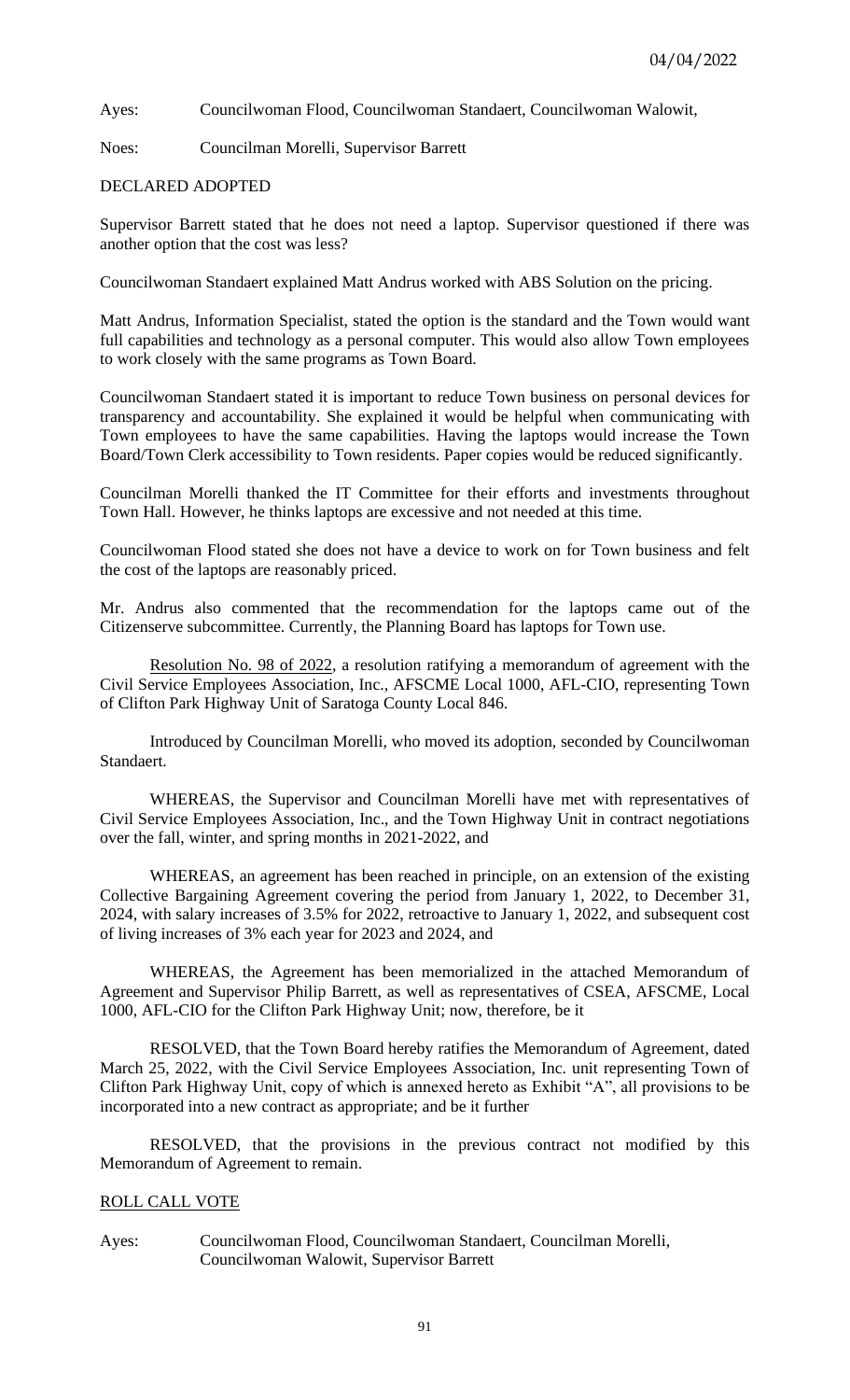Noes: None

#### DECLARED ADOPTED

Town Attorney McCarthy stated the proposed are amendments to the existing contract, anything not altered in the Memorandum of Agreement remains the same from the last three-year contract. These amendments will be incorporated into the longer existing contract.

Proposed amendments were discussed.

Resolution No. 99 of 2022, a resolution increasing GREEN Committee revenues and expenditures by \$5,000 for rainwater collectors and composting buckets purchased with funds received from a NYSERDA Program Grant.

Introduced by Councilwoman Standaert, who moved its adoption, seconded by Councilwoman Flood.

WHEREAS, the GREEN Committee applied for a NYSERDA Clean Energy Community Grant and was awarded \$5,000 to enable the purchase of 27 compost tumblers and 27 rainwater barrels, which will be offered free of charge to residents; now, therefore, be it

RESOLVED, that the Comptroller is hereby authorized to increase A-03089 (General Fund – NYS Revenues) by \$5,000, and also to increase A-08055-00024 (Expenditures) by \$5,000.

## ROLL CALL VOTE

Ayes: Councilwoman Flood, Councilwoman Standaert, Councilman Morelli, Councilwoman Walowit, Supervisor Barrett

Noes: None

### DECLARED ADOPTED

Resolution No. 100 of 2022, a resolution extending the waiver of permit fees for bars and restaurants to utilize tents and other temporary modifications to allow for outdoor seating.

Introduced by Councilwoman Walowit, who moved its adoption, seconded by Councilwoman Flood.

WHEREAS, Resolution No. 116 of 2020, allowed business owners in Clifton Park a streamlined process for bars and restaurants to utilize tents and other temporary modifications, to allow for outdoor seating during Phase II re-opening of the Capital Region, as the area was emerging from the restrictions on economic activity imposed through former Governor Cuomo's Executive Orders 202.1 et seq. related to the COVID-19 emergency through October 15, 2020, and

WHEREAS, pursuant to Executive Order 202.38 and consistent with guidance issued by the New York State Department of Health on June 4, 2020, restaurants and bars within the county were allowed to open with indoor capacity limited, and

WHEREAS, local business owners have expressed a desire to continue providing safe outdoor dining experiences based on responses from customers, and

WHEREAS, the Town Board wishes to encourage business within the Town and to offer assistance by streamlining local procedures to increase capacity including outdoor seating, as the weather will permit, and

WHEREAS, the Town Board also wishes to encourage other businesses within the Town to expand their use of other outdoor spaces to the maximum extent practicable; now, therefore, be it